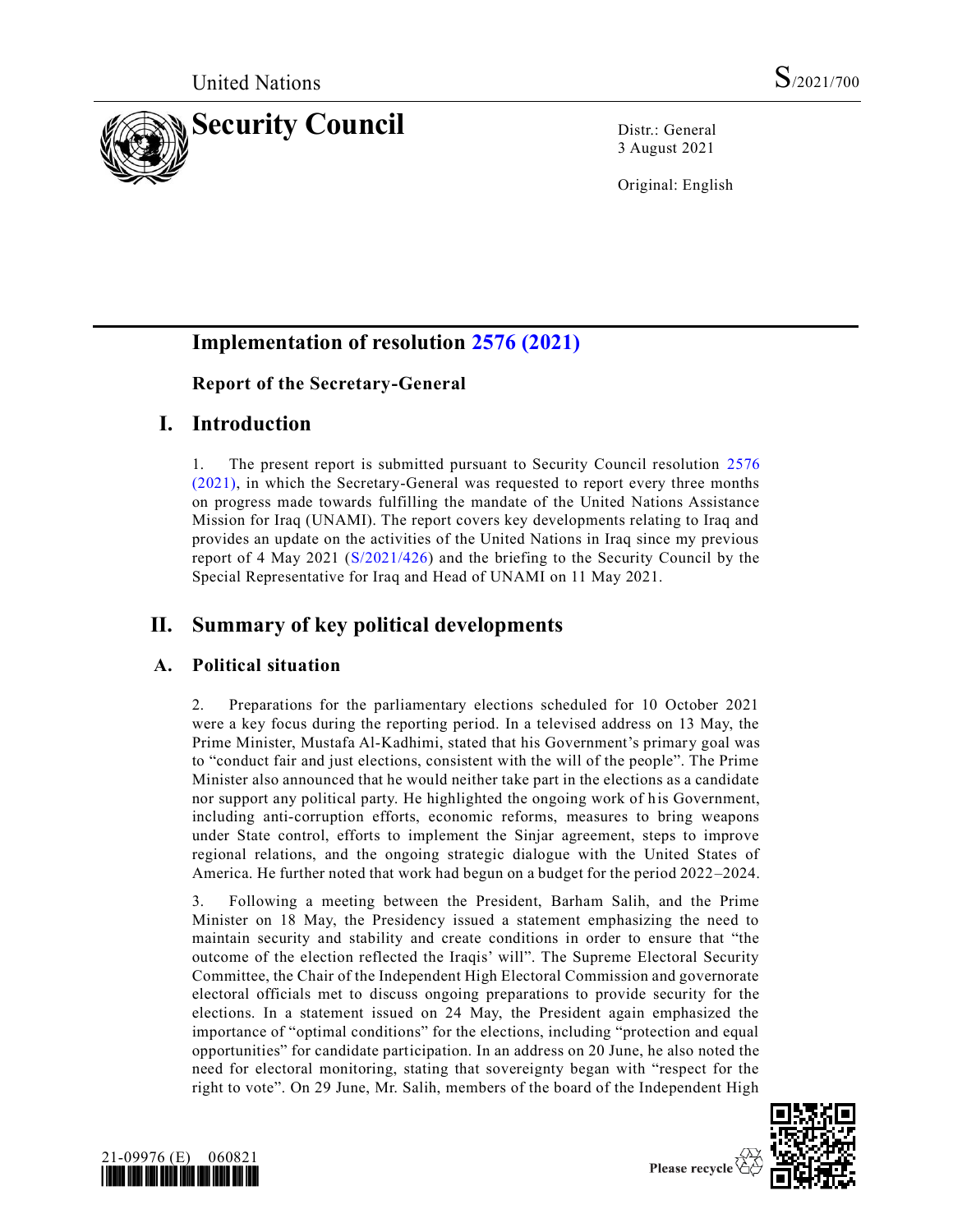Electoral Commission and the Prime Minister's adviser on elections called for the intensification of the biometric registration campaign and recommended that the results be counted manually and electronically, with the counting process widely covered in the media and the results announced within 24 hours.

4. The higher committee to promote and monitor women's electoral participation, established in March 2021, launched its workplan on 17 June. Activities include the monitoring of violations against female candidates, capacity-building for women to fully participate in electoral processes, and advocacy for legislation promoting women's political participation. Among other initiatives, the committee intends to launch public awareness campaigns to discourage hate speech and attacks against female candidates in order to enable their full and active participation in the elections. Other advocacy efforts by civil society groups to ensure women's participation in the elections, including calls upon religious and community leaders to engage in awareness-raising campaigns, are also ongoing.

5. The killing of activist Ehab al-Wazni in Karbala' on 9 May highlighted once again the challenging pre-electoral security situation and led to protests in the city from 9 to 11 May. The Prime Minister condemned the killing of Mr. al-Wazni on the same day and called upon the Ministry of Interior to identify the perpetrators and bring them to justice. The killing of Mr. al-Wazni was also widely condemned by civil society groups, which demanded a safe electoral environment. Statements were issued in which concern was expressed over the continued killings of activists and the Government's inability to hold perpetrators to account.

6. In the same context, protests were held on 25 May, with several thousand Iraqis gathering in Tahrir Square and other areas in Baghdad. Protesters demanded justice for the victims and an end to impunity for attacks against activists. Two protesters died from bullet wounds, and a number of protesters and members of the security forces were injured. The next day, the Government issued orders to open a transparent investigation and confirmed the Prime Minister's support for peaceful protest and the protection of demonstrators.

7. On 26 May, the Security Media Cell under the Office of the Prime Minister reported the arrest in Baghdad of a commander of the Popular Mobilization Forces. After the arrest, elements of the Forces reportedly deployed within the former International Zone and demanded his release. In a statement issued on 27 May, the President condemned "civil unrest and infringing upon the authority of the State and upon its right to make security and military decisions" and emphasized that "offenders … responsible for killing the peaceful protesters, activists and journalists must be … brought to justice, judicial proceedings must be supported … and optimal conditions for a secure and transparent vote must be ensured". On 9 June, the Supreme Judicial Council issued a statement indicating that the arrestee had been "charged with murder of the activist Ehab al-Wazni … but the investigation court did not find evidence proving his involvement" and that "he was released after he had been arrested for 12 days".

8. The Government continued its efforts to curb the coronavirus disease (COVID-19) pandemic. On 11 May, the Joint Operations Command announced that a 10-day full lockdown would come into effect from midnight on 12 May to cover Eid al-Fitr, in accordance with the decision of the Council of Ministers on 4 May. However, on 13 May, the Supreme Committee for National Health and Safety announced its decision to change the measure from a lockdown to a partial curfew. In addition, Government institutions (excluding health and security services) were closed from 17 to 20 May. A partial curfew remains in place. On 29 May, the Ministry of Health announced that the unstable epidemiological situation did not allow for its lifting. As further vaccines arrived, efforts continued to encourage the Iraqi public to enrol for vaccination.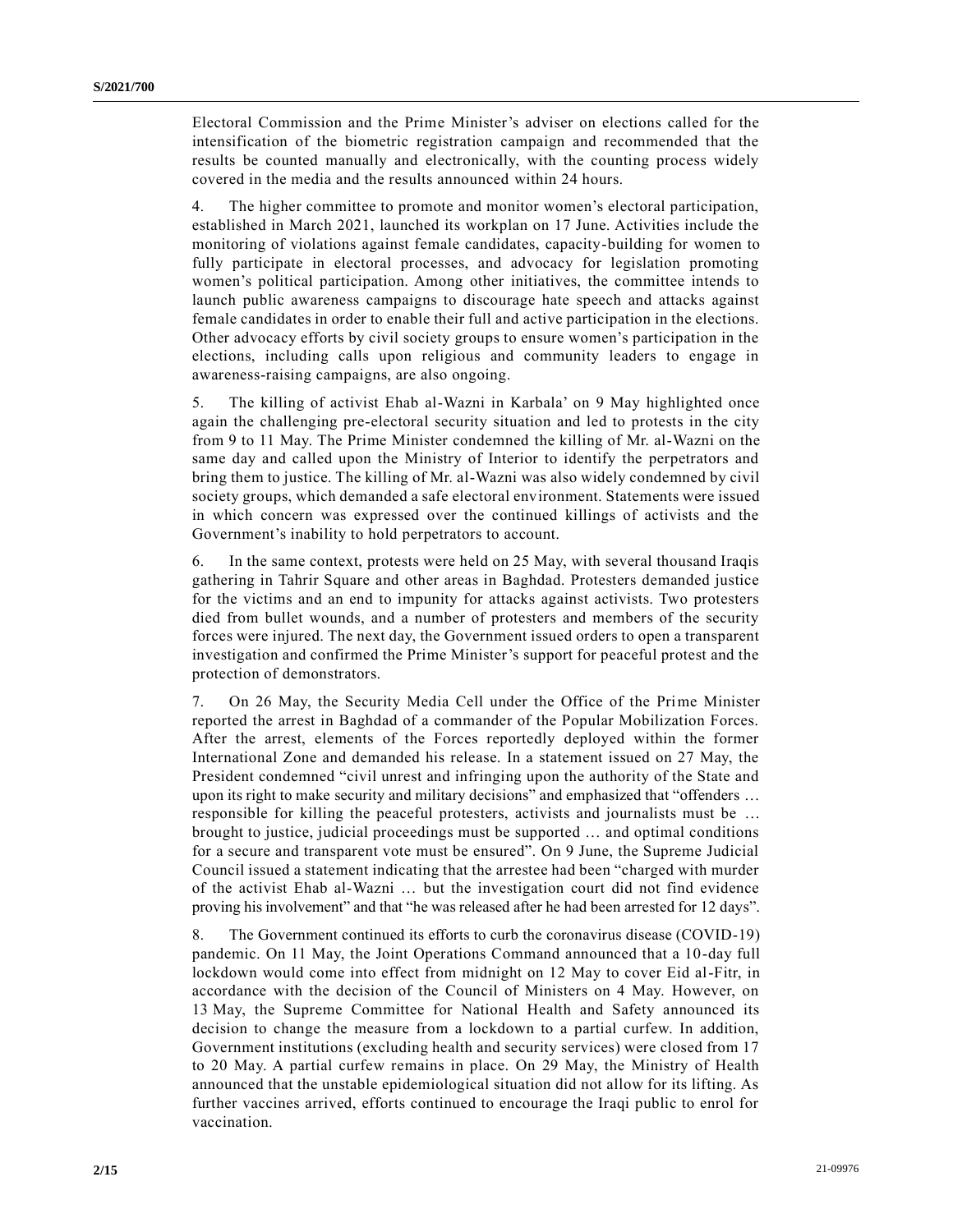9. On 17 May, at the Prime Minister's direction, the General Secretariat of the Council of Ministers announced that it had filed a lawsuit with the Federal Supreme Court against several provisions of the Federal Budget Law of 2021, stating that the law contradicted the government programme. A ruling was therefore sought with a view to expediting the implementation of the Law.

10. The Kurdistan Regional Government discussed a regional budget for 2021. In an extraordinary meeting of that Government on 24 May, the Prime Minister of the Kurdistan Region of Iraq, Masrour Barzani, stated that the Kurdistan Regional Government would reflect the economic situation of the Kurdistan Region of Iraq, increase transparency and outline long-term goals. The last budget law for the Kurdistan Region of Iraq was passed in 2013.

11. Among efforts to combat corruption, the President announced, on 23 May, that he had sent to the Council of Representatives a draft law on the recovery of funds "lost to corruption". He explained that the draft law outlined accountability provisions as well as practical measures to recover funds smuggled out of Iraq and lost because of corruption. The President said that the legislation would seek to recover the funds through cooperation with other Governments and international bodies. In this regard, he repeated the country's call for an international anti-corruption coalition.

12. The Council of Representatives resumed legislative sessions on 29 May. Subsequent sessions were postponed owing to the lack of a quorum. On 27 June, the Speaker of the Council of Representatives held a meeting with the heads of political blocs to discuss "the sustainability of the work" of the Council, deciding to hold successive sessions during the following week. The Council subsequently convened a session on 29 June, in which it approved the membership of the Federal Court of Cassation and discussed recent security developments as well as the performance of the Ministry of Oil.

13. In a speech at a high-level conference organized by the University of Kurdistan Hewlêr in Erbil on 19 May, the President of the Kurdistan Region of Iraq, Nechirvan Barzani, announced that his office would initiate the drafting of a Kurdistan regional constitution, in cooperation with the Kurdistan Regional Government and the Parliament of the Kurdistan Region. He emphasized that the goal of a regional constitution was to ensure that "all components of the Kurdistan Region feel safe in this country and feel that they and next generations have a better future". During the same conference, Prime Minister Barzani highlighted the need for the regional constitution to reflect "diversity, peaceful coexistence and religious tolerance". The Speaker of the Parliament, who was also present at the conference, added that the regional constitution was necessary "to reform our institutions".

14. On 18 May, the Parliament of the Kurdistan Region approved the appointment of Muna Yukna Yaqu as the new head of the Independent Human Rights Commission of the Kurdistan Region. She is the first woman to hold the position.

#### **B. Relations between Baghdad and Erbil**

15. Following the adoption of the Federal Budget Law of 2021 on 31 March, the federal and Kurdistan Regional Governments continued discussions on its implementation. The Deputy Prime Minister of the Kurdistan Region of Iraq, Qubad Talabani, led a delegation of the Kurdistan Regional Government to Baghdad, from 31 May to 2 June, to discuss the implementation of the Law. According to article 11 of the Federal Budget Law, the Kurdistan Region of Iraq will receive 12.67 per cent of its budget share in monthly increments in return, inter alia, for submitting 250,000 barrels of crude oil per day, or their monetary equivalent, to the State Oil Marketing Organization. On 15 June, Prime Minister Barzani announced in a statement that he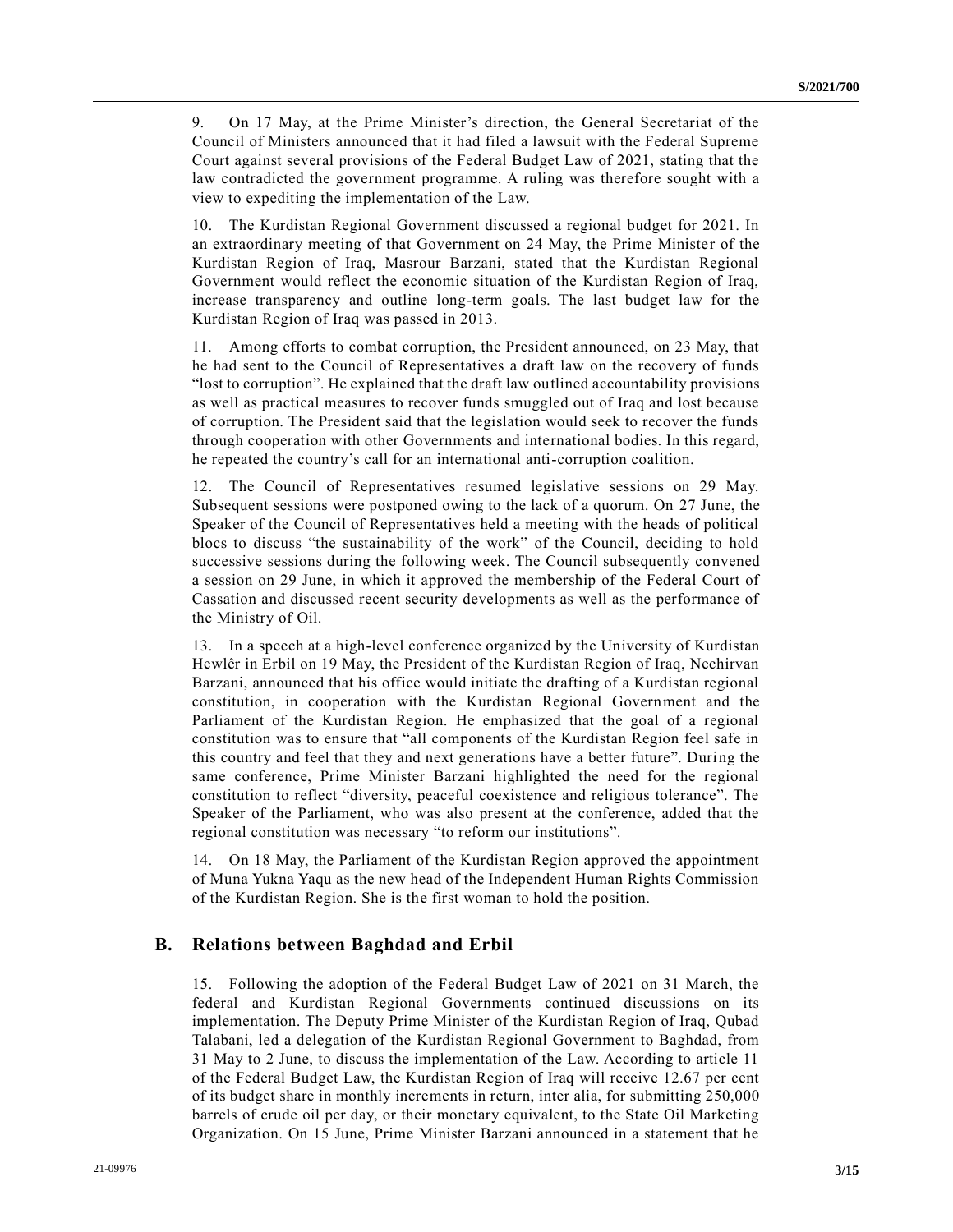and Mr. Al-Kadhimi had agreed to resume federal budgetary transfers to the Kurdistan Regional Government, backdated to January 2021. On 22 June, the spokesperson for the Council of Ministers confirmed the Council's decision of 15 June to transfer funds to the Kurdistan Regional Government but highlighted technical difficulties. During a televised interview on 25 June, Mr. Al-Kadhimi clarified that the payments were aimed at providing for the salaries of civil servants of the Kurdistan Regional Government and would be deducted from the actual budget transfers.

#### **C. Security situation**

16. Attacks conducted by Da'esh continued, primarily in Anbar, Baghdad, Diyala, Kirkuk, Ninawa and Salih al-Din Governorates. Iraqi security forces continued their counter-terrorism operations in response.

17. On 24 May, the Security Media Cell reported that one rocket had been launched against the Ayn al-Asad airbase in Anbar Governorate. The spokesperson for the international counter-Da'esh coalition noted, on the same day, that there had been no casualties and that the incident was under investigation. No claims of responsibility were made. On 6 June, the spokesperson for the coalition reported that one rocket had struck near a diplomatic facility of the United States within Baghdad International Airport, causing no casualties. The coalition spokesperson stated that the attack was under investigation by the Iraqi authorities. On the same day, the Cell reported that two unmanned aerial vehicles had been shot down above the Ayn al-Asad airbase. On 9 June, the Cell reported that three rockets had targeted the Balcad airbase, north of Baghdad, without casualties. The following day, it reported that Baghdad International Airport had also been targeted on 9 June by three unmanned aerial vehicles, one of which had been shot down. The next day, the coalition spokesperson confirmed the attack at Baghdad International Airport on 9 June. On 20 June, the Cell reported that a rocket had been fired towards the Ayn al-Asad airbase but had not exploded, adding that security forces were investigating the incident.

18. On 26 June, the counter-terrorism services of the Kurdistan Regional Government reported that, on the same day, three unmanned aerial vehicle-borne improvised explosive devices had targeted locations north-east of Erbil, causing material damage. The services stated that investigations were under way. No claim of responsibility was made. The Prime Minister of the Kurdistan Regional Government issued a statement the same day, stating that "there must be a response to this act of aggression".

19. From 11 May to 30 June, more than 29 attacks involving improvised explosive devices were reported to have targeted trucks of Iraqi companies contracted to carry supplies for the coalition, in Anbar, Baghdad, Babil, Basrah, Dhi Qar, Muthanna, Qadisiyah and Salah al-Din Governorates.

20. The Ministry of National Defence of Turkey reported ongoing operations against targets of the Kurdistan Workers' Party (PKK) in northern Iraq. On 17 May, the President of Turkey, Recep Tayyip Erdoğan, reported the death of a senior PKK leader during a Turkish operation in northern Iraq. PKK refuted the death of its leader in a statement published on 18 May.

21. On 5 June, a Turkish air strike took place near Makhmur, south-east of Mosul. On 6 June, Mr. Erdoğan indirectly referred to the attack on social media and stated that the "senior manager of the PKK terrorist organization and general manager of Makhmour was neutralised".

22. In a statement issued on 5 June, the Ministry of Peshmerga Affairs of the Kurdistan Regional Government reported that an attack in northern Iraq had "resulted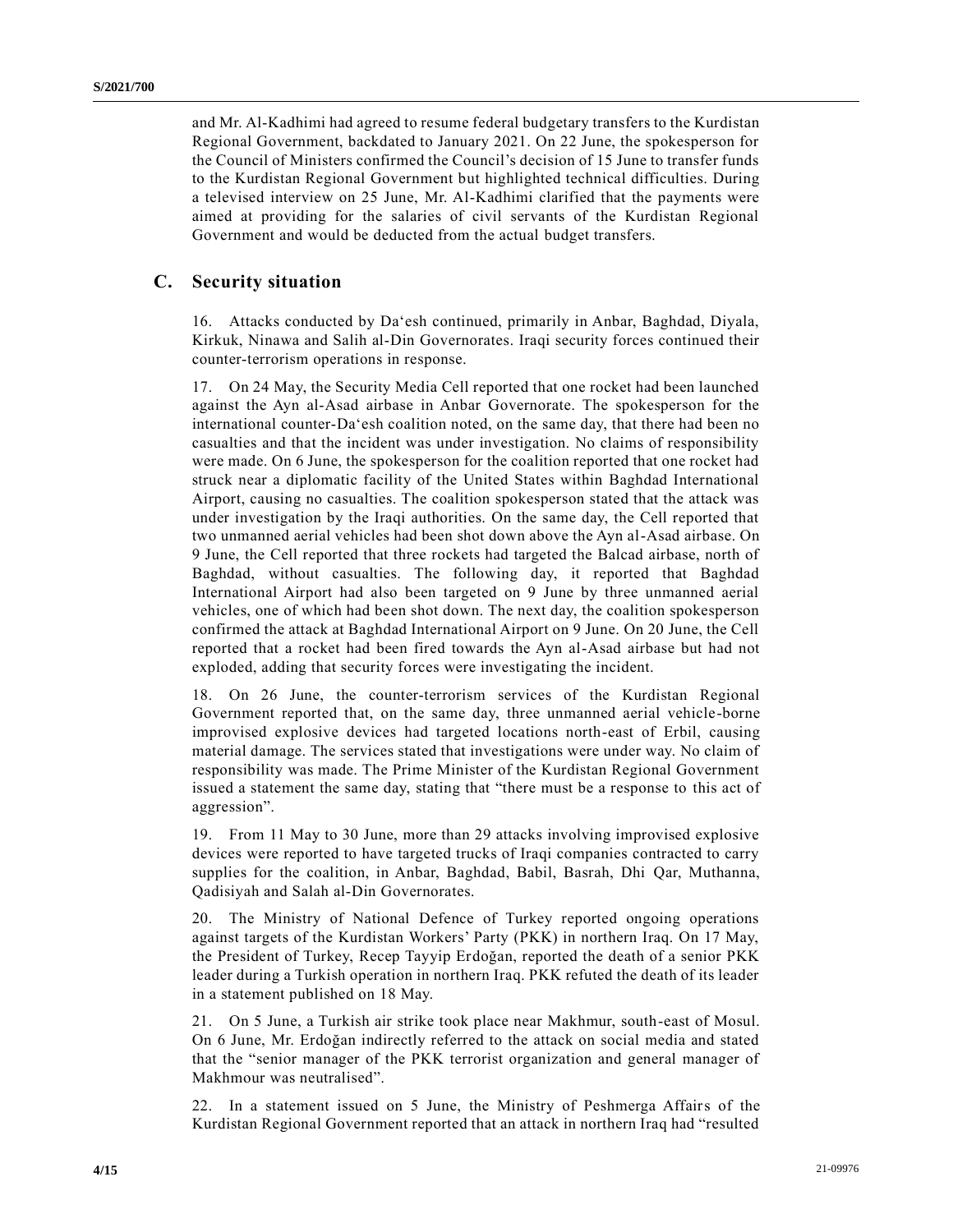in the death of five Peshmerga soldiers and wounded four others", attributing the attack to PKK. The same day, the Presidency of the Kurdistan Regional Government condemned the attack by highlighting the need to end the "PKK's aggression against the Kurdistan Region". The spokesperson for the Iraqi Commander-in-Chief also condemned the attack in a statement on 5 June and stated that security forces were investigating the incident. Similarly, the federal Ministry of Defence issued a condemnatory statement, noting that "Peshmerga forces are integral parts of our armed forces, and any attack on these forces is rejected and unacceptable". In a press statement on 6 June, the Ministry of National Defence of Turkey condemned the attack and noted that Turkey "stands by … Iraqi brothers in their fight against terrorism and is ready to support them". On 5 June, the PKK issued a statement denying its responsibility.

23. In a statement on 6 June, the Presidency of Iraq condemned the attack against Peshmerga the previous day. It also noted the "unlawful presence" of the PKK on Iraqi territory and that the "Iraqi Constitution stipulates that Iraq will not allow its territory to be used as a staging post for any hostile action against any of its neighbours". Referring to the Turkish air strike near Makhmur as a "dangerous escalation", the Presidency also called for an end to "Turkish incursions and violations of Iraqi sovereignty" and affirmed that the "Turkish military presence in the Kurdistan Region and Mosul … should be withdrawn". In the statement, the Presidency also stressed the importance of enhancing Iraqi-Turkish cooperation to resolve cross-border and security issues.

24. On 31 May, the federal Minister of Agriculture and the Minister of Agriculture and Water of the Kurdistan Regional Government issued a joint statement in which they denounced acts of deforestation in northern Iraq and called upon the Government of Turkey to put an end to those activities.

25. The Ministry of National Defence of Turkey issued a statement on 4 July affirming that the Turkish Armed Forces continued to fight against terrorism "in Turkey and across the border" in accordance with international law and that they "display maximum sensitivity so that innocent civilians, the environment, historical and cultural assets are not harmed".

26. On 27 June, the Press Secretary of the United States Department of Defense announced that United States forces had conducted "defensive precision airstrikes" against facilities that, it reported, had been used to launch "unmanned aerial vehicle attacks against US personnel and facilities in Iraq" and that the air strikes constituted an "unambiguous deterrent message". The Press Secretary noted the intention of the President of the United States to protect United States personnel and that, "as a matter of international law, the United States acted pursuant to its right of self-defense. The strikes were both necessary to address the threat and appropriately limited in scope".

27. The Government of Iraq condemned the United States air strikes in statements issued on 28 June by the Presidency, the military spokesperson for the Prime Minister, the National Security Council and the Ministry of Foreign Affairs.

28. On 5 July, the coalition spokesperson reported that three rockets targeting the Ayn al-Asad airbase had landed on its perimeter without causing injuries. On 6 July, the spokesperson reported that one unmanned aerial vehicle had struck in the vicinity of Erbil airbase. He stated that initial reports indicated no casualties or damage. On 7 July, the spokesperson reported that 14 rockets had landed on and within the perimeter of the Ayn al-Asad airbase and that "force protection defensive measures" had been activated. He later confirmed that two personnel had sustained "minor injuries", adding that a damage assessment was under way. Responsibility for the strike was claimed by a group calling itself the "Revenge for Muhandis". On 7 July, the spokesperson for the Iraqi Commander-in-Chief condemned both incidents as a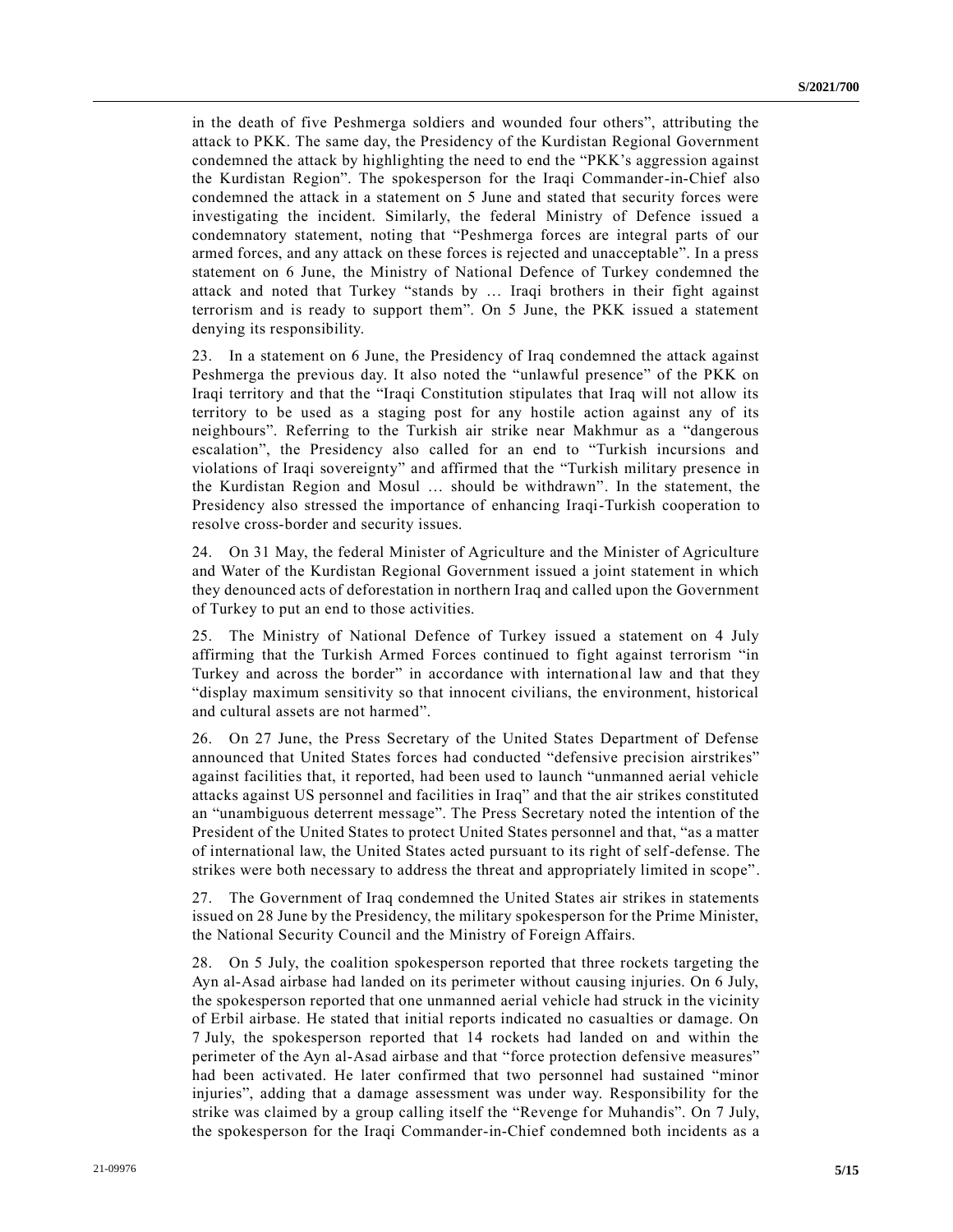"terrorist attack" perpetrated by "enemies of Iraq", pledging that they would be prosecuted.

### **D. Regional and international developments**

29. On 17 May, the Prime Minister spoke by telephone with the President of the Islamic Republic of Iran, Hassan Rouhani. The Office of the Prime Minister stated that they discussed joint counter-terrorism efforts and ways to jointly achieve and support regional peace, security and sustainable economic development.

30. Security issues also shaped international engagement. The Deputy Minister of Defence of Saudi Arabia visited Baghdad on 11 May and met separately with the three presidencies. On 18 May, the Prime Minister received the Assistant Secretary-General for Operations of the North Atlantic Treaty Organization (NATO). In a statement, the Prime Minister noted that he had stressed the Government's efforts to strengthen bilateral relations and highlighted that future relations would be "confined to non-combat fields" in line with the Government's needs.

31. On 20 May, the Prime Minister received the Commander of the United States Central Command, General Kenneth McKenzie. In a statement, the Prime Minister reported their agreement to hold the first meeting of the specialized technical committee to develop mechanisms for implementing the outcomes of the third round of strategic dialogue. Subsequently, the Security Media Cell reported that the first meeting had taken place on 5 June in Baghdad, where the two parties agreed on a framework to discuss the long-term, bilateral security relationship. According to the spokesperson for the Iraqi Commander-in-Chief, the parties also agreed that, before the next meeting, a plan would be developed to implement decisions made during the strategic dialogue, including "specific mechanisms and timings to complete the redeployment of coalition combat troops".

32. In addition, the chair of the French parliamentary commission on national defence and the armed forces, Françoise Dumas, visited Iraq between 21 and 25 May, travelling to Baghdad and Erbil as part of a fact-finding mission on stability in the Middle East and prospects for military cooperation between France and Iraq.

33. The Foreign Minister of Pakistan, Makhdoom Shah Mahmood Hussain Qureshi, arrived in Baghdad on 28 May for a three-day visit, during which he met separately with the President, the Prime Minister and the Ministers of Foreign Affairs, Defence and Interior. Discussions covered security cooperation, including on countering terrorism and violent extremism; economic cooperation; the combating of crime and drug trafficking; and the strengthening of cultural ties.

34. On 1 and 2 June, respectively, the World Bank Vice President for the Middle East and North Africa, Ferid Belhaj, met with Mr. Al-Kadhimi and Mr. Salih in Baghdad. Discussions were focused on conducting economic reforms, reinvigorating investments, countering corruption and restructuring public service delivery. Mr. Belhaj commended the Government's white paper on economic and financial reforms.

35. On 4 June, the Prime Minister received a telephone call from the President of France, Emmanuel Macron. In a statement, the Office of the Prime Minister reported that the Prime Minister had "praised France's role and support for Iraq against ISIL" and highlighted economic and cultural fields as two important areas for bilateral cooperation. For his part, Mr. Macron "praised the balanced diplomacy led by the Iraqi Prime Minister creating the conditions for dialogue and stability", including by facilitating regional dialogue in Iraq.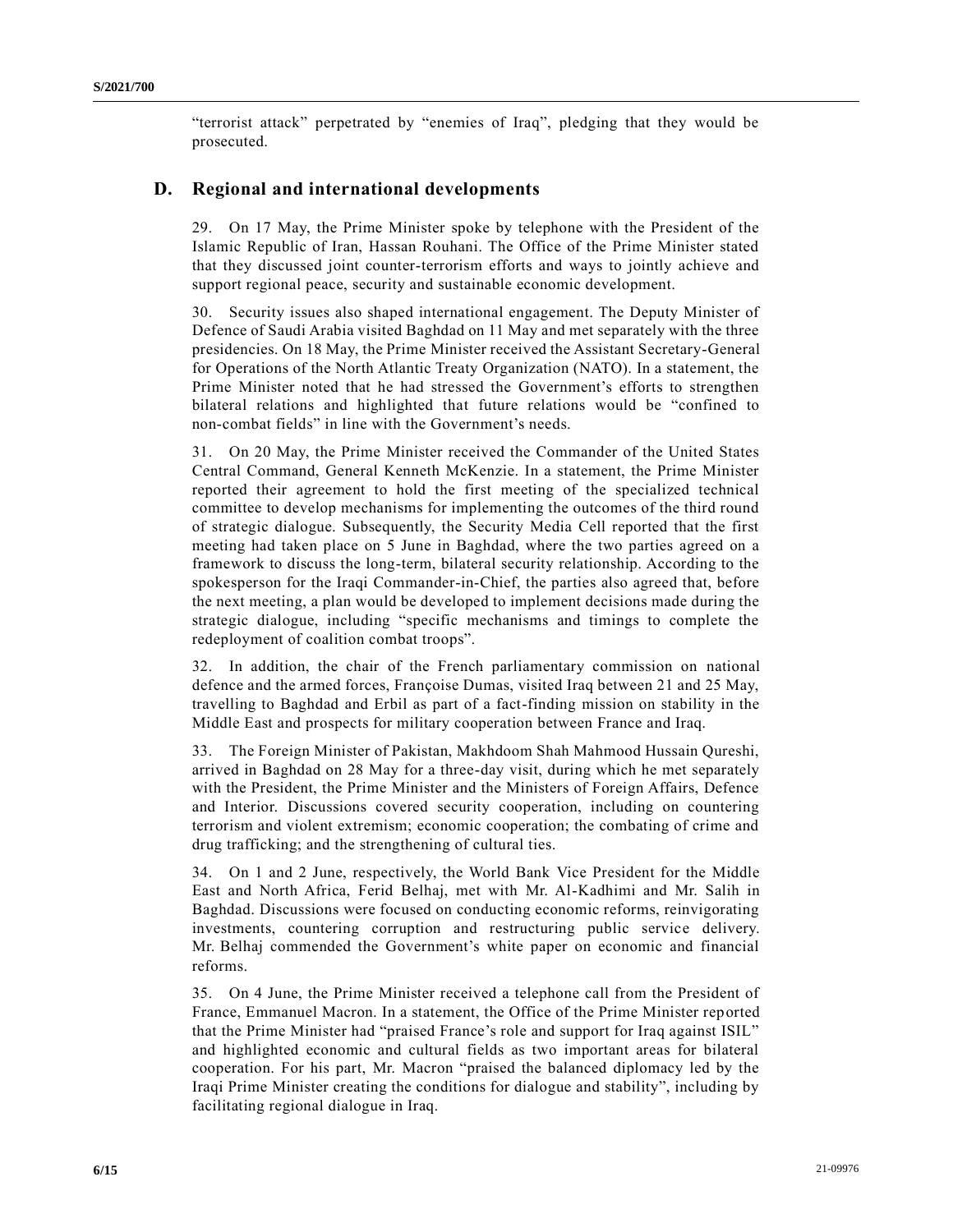36. On 6 June, the Minister for Foreign Affairs of Denmark, Jeppe Kofod, inaugurated the new Danish embassy in Baghdad and met with the President, Prime Minister and Foreign Minister. Discussions touched upon bilateral relations, including cooperation in the economic, health and security fields, and on the fight against terrorism.

37. On 8 June, the three presidencies and the Minister for Foreign Affairs met separately in Baghdad with the Foreign Secretary of the United Kingdom of Great Britain and Northern Ireland, Dominic Raab. In their discussions, they highlighted cooperation in the security, economic, cultural and health fields, as well as the forthcoming elections. The Prime Minister reported the signing of a bilateral "strategic political cooperation document", described in a statement from the President's office as a memorandum of understanding that would also benefit regional security and stability. In a statement, the United Kingdom reported the signing of a "strategic partnership" that would "further deepen and strengthen … friendship" between the two countries. It added that the Foreign Secretary had also met with senior military officials from the international counter-Da'esh coalition and NATO. The following day, the President of the Kurdistan Region of Iraq received Mr. Raab in Erbil.

38. In a statement marking World Environment Day on 5 June, the President described the impact of climate change on Iraq and highlighted its economic and social risks. He called for unity in addressing climate change and for a national programme to deal with the urgent need for climate adaptation and to use it as an opportunity to diversify the economy, promote renewable energy and increase the resilience of vulnerable areas. He also noted the ratification in January of the law to accede to the Paris Agreement under the United Nations Framework Convention on Climate Change.

39. On 14 June, the Foreign Minister arrived in Doha to attend consultative and emergency meetings of foreign ministers of the League of Arab States Council. According to the readout of the Foreign Ministry, the Foreign Minister requested the League of Arab States to send electoral observers "to monitor the progress of the upcoming electoral process". On the sidelines of the meeting, the Foreign Minister participated in a tripartite coordination mechanism meeting with his Egyptian and Jordanian counterparts.

40. On 19 June, the President, the Prime Minister and the Speaker extended their congratulations to the President-elect of the Islamic Republic of Iran, Ebrahim Raisi, on his election. The President and the Prime Minister of the Kurdistan Region of Iraq also congratulated the President-elect.

41. On 21 June, the Foreign Minister attended a meeting of the Foreign Affairs Council of the European Union in Luxembourg. The Ministry of Foreign Affairs reported in a statement on the same day that the Foreign Minister had stressed his country's keenness to receive the "support of the European Union member states to monitor the upcoming elections".

42. On 27 June, the Prime Minister and the President hosted the President of Egypt and the King of Jordan for the fourth tripartite summit. In a joint communiqué released after the summit, they outlined their aim to enhance trilateral cooperation in the security, political and economic fields and, regionally, to shape "a common vision … through cooperation and coordination". Egypt and Jordan also affirmed their support for transparent and fair elections in Iraq.

43. On 29 June, Mr. Al-Kadhimi arrived in Brussels for a two-day visit, during which he met with the Prime Minister of Belgium, the Presidents of the European Commission and European Parliament, the Secretary General of NATO and the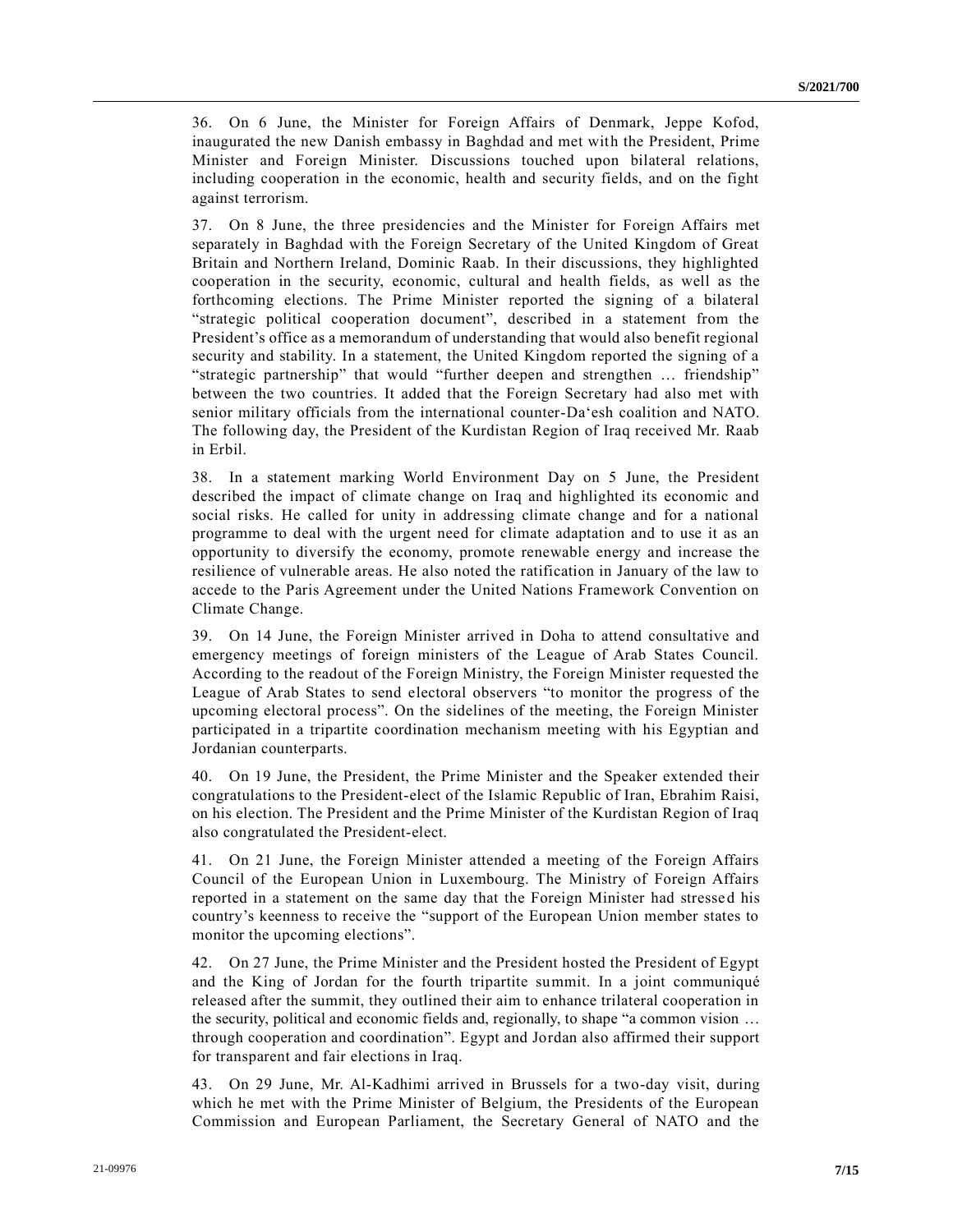permanent representatives of NATO member States. Discussions were focused on support for stability in Iraq and the region, free and fair Iraqi elections, reconstruction efforts and economic reforms, as well as bilateral cooperation with Iraq.

44. On 2 July, Mr. Al-Kadhimi met with the Prime Minister of Italy, Mario Draghi, in Rome. They discussed bilateral cooperation on security, including countering terrorism and organized crime, and on investment, energy and culture. On the same day, he met with Pope Francis in the Vatican. The two sides "recalled the Pope's historic apostolic visit to Iraq in March" and stressed the need for national dialogue to foster stability in the region.

## **III. Update on the activities of the Mission and the United Nations country team**

### **A. Political activities**

45. The Special Representative continued regular engagement with the three presidencies, political party leaders, parliamentarians, the Independent High Electoral Commission, religious and community leaders, activists and protest groups, with a focus on electoral preparations, anti-corruption measures, justice and accountability. She stressed the importance of all political actors in Iraq contributing to a conducive environment for the elections. Concerning electoral preparations, she highlighted the enhanced technical support provided by UNAMI to the Independent High Electoral Commission. The Special Representative also reiterated that the integrity of the electoral process, which would allow broad participation, was the primary responsibility of Iraqi stakeholders. Responding to calls to boycott the elections, she encouraged all voters to participate in the elections, as that was the best way to make their voices heard and promote an electoral process that was and would be perceived as credible and inclusive.

46. In parallel, the Deputy Special Representative of the Secretary-General for Political Affairs and Electoral Assistance also engaged regularly with the Board of Commissioners of the Independent High Electoral Commission, political interlocutors, the higher committee to promote and monitor women's electoral participation, and the international community on preparations for the upcoming elections. She reiterated the support of UNAMI for a gender-responsive electoral process, acknowledging the challenges faced by candidates, including women.

47. In her engagements with community leaders, protesters and activists, the Special Representative listened to their aspirations for a civil, moderate, sovereign, just, safe and stable State, free of corruption. She underlined that the public reports issued by UNAMI were aimed at engaging government institutions through fact-based recommendations, accountability and progress measurement. In addition, she discussed with government officials the pattern of attacks against demonstrators and political activists and urged the Government to increase its efforts to end impunity.

48. On 24 June, the Special Representative visited Karbala' and met with the family of killed activist Ehab al-Wazni. She expressed her condolences and explained the efforts of the United Nations to promote justice and accountability. She also met with the Governor of Karbala' and underlined the need to hold perpetrators to account.

49. On 19 May, the Special Representative participated in a conference organized by the University of Kurdistan. In her speech, she highlighted the strength and resilience of the Kurdistan Region of Iraq, which arose from its diversity. She emphasized the need for intra-Kurdish unity and stressed that sustainable democratic societies required patience and compromise, noting that the ultimate concern of the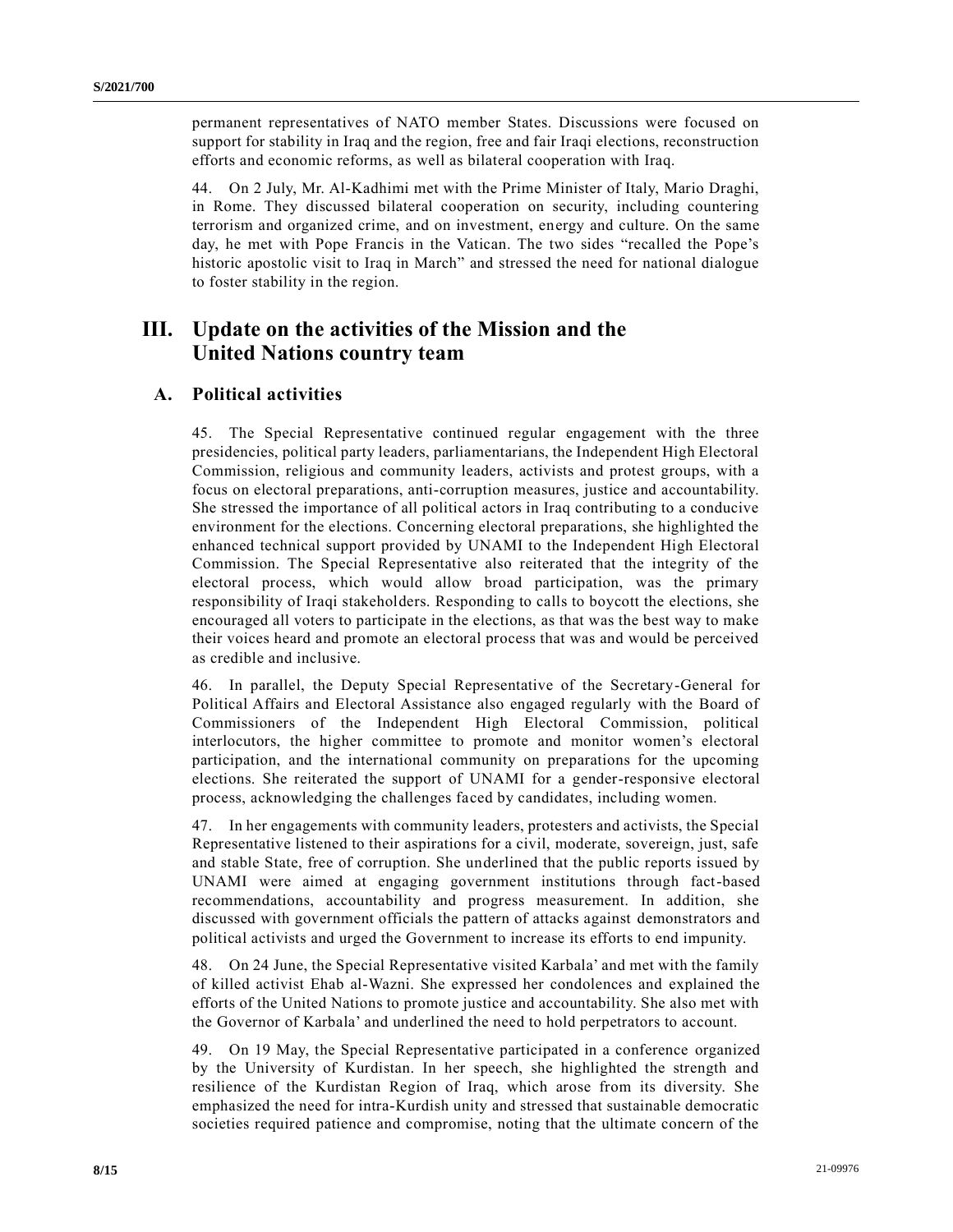political leadership should be the delivery of reliable services to the people. Furthermore, while acknowledging the added value of adopting a regional constitution, she underlined that any outcome document should "fit hand-in-glove" with the federal Constitution.

50. During a visit to Erbil, the Special Representative met with Kurdistan Regional Government leaders and Kurdish civil activists and journalists. While recognizi ng unique domestic, regional and international circumstances, the Special Representative underscored that transparency and accountability were vital. She emphasized that compliance with legal procedures and international human rights standards was essential for any democratic society. She also visited Sulaymaniyah, where she met with the leaders of the Patriotic Union of Kurdistan and the Movement for Change to discuss intra-Kurdish and Baghdad-Erbil relations.

51. On 31 May, the Special Representative travelled to Moscow, where she met with the Deputy Foreign Minister of the Russian Federation as part of her outreach in support of Iraq. She discussed, inter alia, the situation in Iraq in the context of the early parliamentary elections, the role of the United Nations in support of the electoral process, and the initial efforts undertaken by Iraq for the repatriation of certain Iraqi families from the Hawl camp in the Syrian Arab Republic to Iraq.

52. During her visits to Basrah and Kirkuk on 24 May and 10 June, respectively, the Deputy Special Representative held a series of meetings, including with local government, tribal leaders, civil society, governorate offices of the Independent High Electoral Commission and security leaders, to discuss issues related to the political situation, elections and security. She underlined the importance of holding elections in an inclusive, transparent and secure way with broad participation.

53. On 17 June, the Deputy Special Representative attended the launch of the workplan of the higher committee to promote and monitor women's electoral participation. She underscored the commitment of the United Nations to support efforts to advance women's political participation. She also urged the Government to do more to enable the safe, meaningful and fair participation of women in the elections, and beyond in reaching decision-making positions.

#### **B. Electoral assistance**

54. UNAMI continued deploying additional electoral advisers as part of its strengthened technical electoral assistance project in support of ongoing electoral preparations by the Independent High Electoral Commission. As at 1 July, 31 international electoral advisers and 54 national electoral officers provide the Commission with technical assistance and advisory support in areas including management and legal advice, operational planning and coordination, training and procedures, logistics, procurement, information technology, election security, communications and public outreach, gender, electoral complaints and COVID-19 mitigation measures during elections. Electoral teams deployed to five UNAMI regional hubs continued to engage with governorate electoral offices. UNAMI is planning the deployment of more than 30 additional staff within the framework of the project.

55. In response to Security Council resolution [2576 \(2021\),](https://undocs.org/en/S/RES/2576(2021)) UNAMI, in collaboration with the United Nations Office for Project Services (UNOPS), developed a project proposal that entails the phased deployment of an additional 130 international electoral experts of the United Nations in advance of and on election day. The experts will be deployed to Baghdad and regional hubs to achieve the widest geographical coverage possible. The project also foresees the establishment of a dedicated communications team to implement the strategic messaging campaign of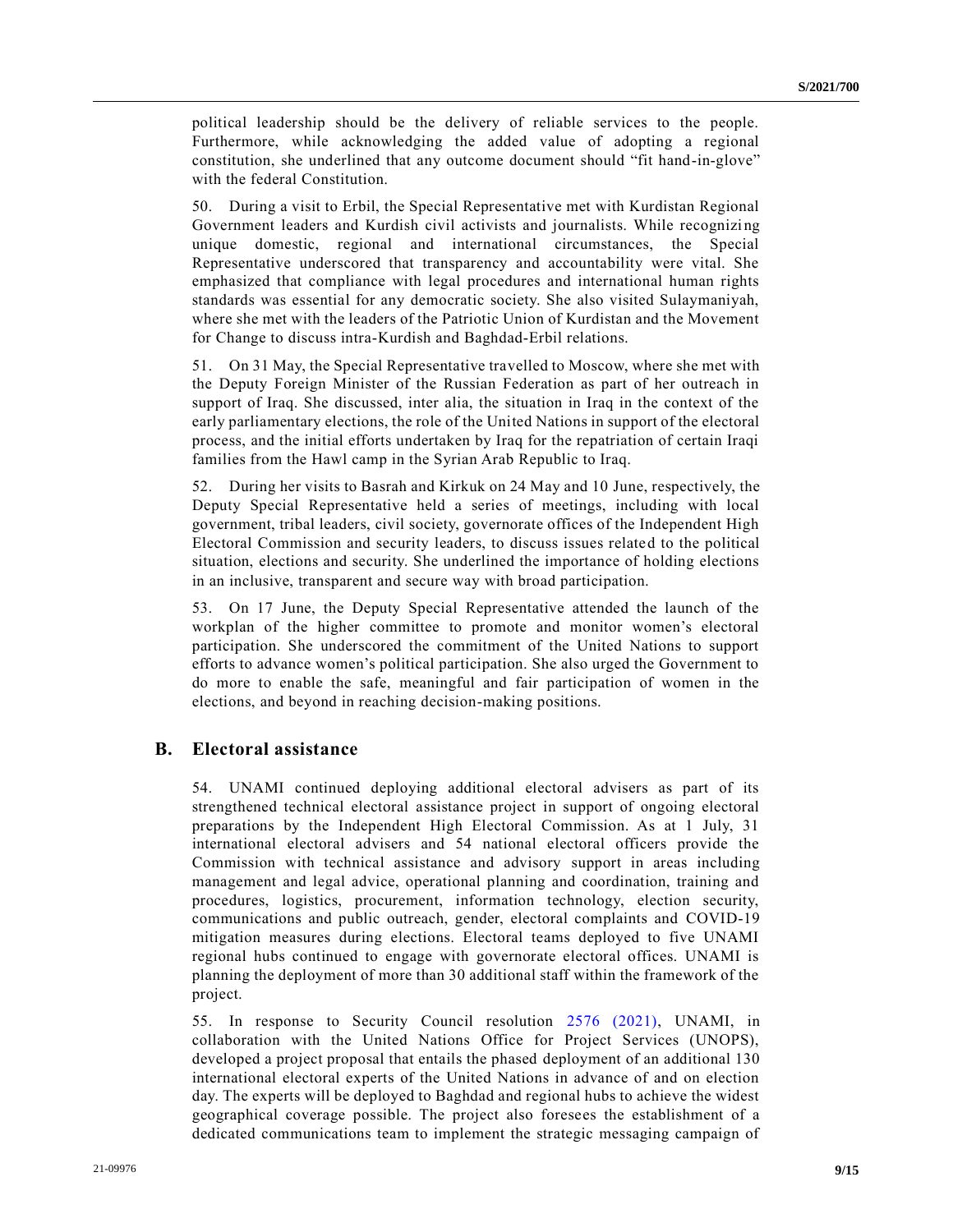the United Nations, which is aimed at informing Iraqi voters of electoral preparations and United Nations activities in support of the elections. The Secretariat is supporting the recruitment of experts through the electoral single roster, in coordination with UNAMI and UNOPS.

56. The Independent High Electoral Commission achieved significant progress in its electoral preparations, including in candidate registration. At the close of the candidate nomination period on 1 May, more than 3,500 candidates, of which 982 (28 per cent) were women, had submitted nomination papers to contest the elections. In line with the electoral law, the Independent High Electoral Commission sent the documentation of the candidates to the Ministry of Higher Education and Scientific Research, the Ministry of Interior and the Accountability and Justice Commission for vetting before the certification of the final list of candidates.

57. The Commission initiated the recruitment of more than 350,000 staff to carry out polling and counting duties. UNAMI provided technical advice on the recruitment process, the staff training methodologies and the review of regulations and procedures for polling, counting and transmitting results. It also advised the Commission's committee that follows up on the planning and implementation of COVID-19 safety measures for election day. Similarly, UNAMI advised and supported the Commission on the results management audit process and the procurement of electoral materials, including ballot papers and other printed forms.

58. The Independent High Electoral Commission has also achieved considerable progress in cross-checking the registration records of the 25.1 million eligible voters in the registry and confirming the number of polling stations required on election day. The distribution of voter cards continued across all governorates. UNAMI advised the Commission on the use of voter cards and on improving procedures to allow for wider enfranchisement of voters, including those who may still be internally displaced or are living in secondary displacement locations.

59. The Commission followed up with embassies and international organizations on its invitation to observe the 10 October 2021 parliamentary elections. Registration guidelines for observation and accreditation forms were made available and shared with the entities that had indicated an intention to deploy electoral observers. According to the European Council readout of 21 June, the High Representative of the European Union for Foreign Affairs and Security Policy announced a European Union decision to deploy an "EU election observation mission" for the forthcoming elections in Iraq, following an invitation by the Government of Iraq. As mandated by the Security Council, UNAMI will assess support to third-party international observers, as appropriate and pending available resources, on the basis of their deployment plans and specific needs.

#### **C. Human rights and rule of law developments and activities**

60. UNAMI continued to document concerns over the rights to freedom of expression and peaceful assembly. On 23 May, in Nasiriyah, Dhi Qar Governorate, a protester was injured after an improvised explosive device detonated on his vehicle, the fifteenth such attack targeting protesters in Dhi Qar in recent months, according to information verified by UNAMI. On 25 May, as reported above, protesters gathered in Baghdad to call for an end to impunity for the killing of demonstrators and activists. According to information verified by UNAMI, two protesters had been killed by live ammunition.

61. On 30 May, UNAMI released a public report entitled "Update on demonstrations in Iraq: accountability for human rights violations and abuses by unidentified armed elements". In the report, UNAMI focused on the steps taken by the Iraqi authorities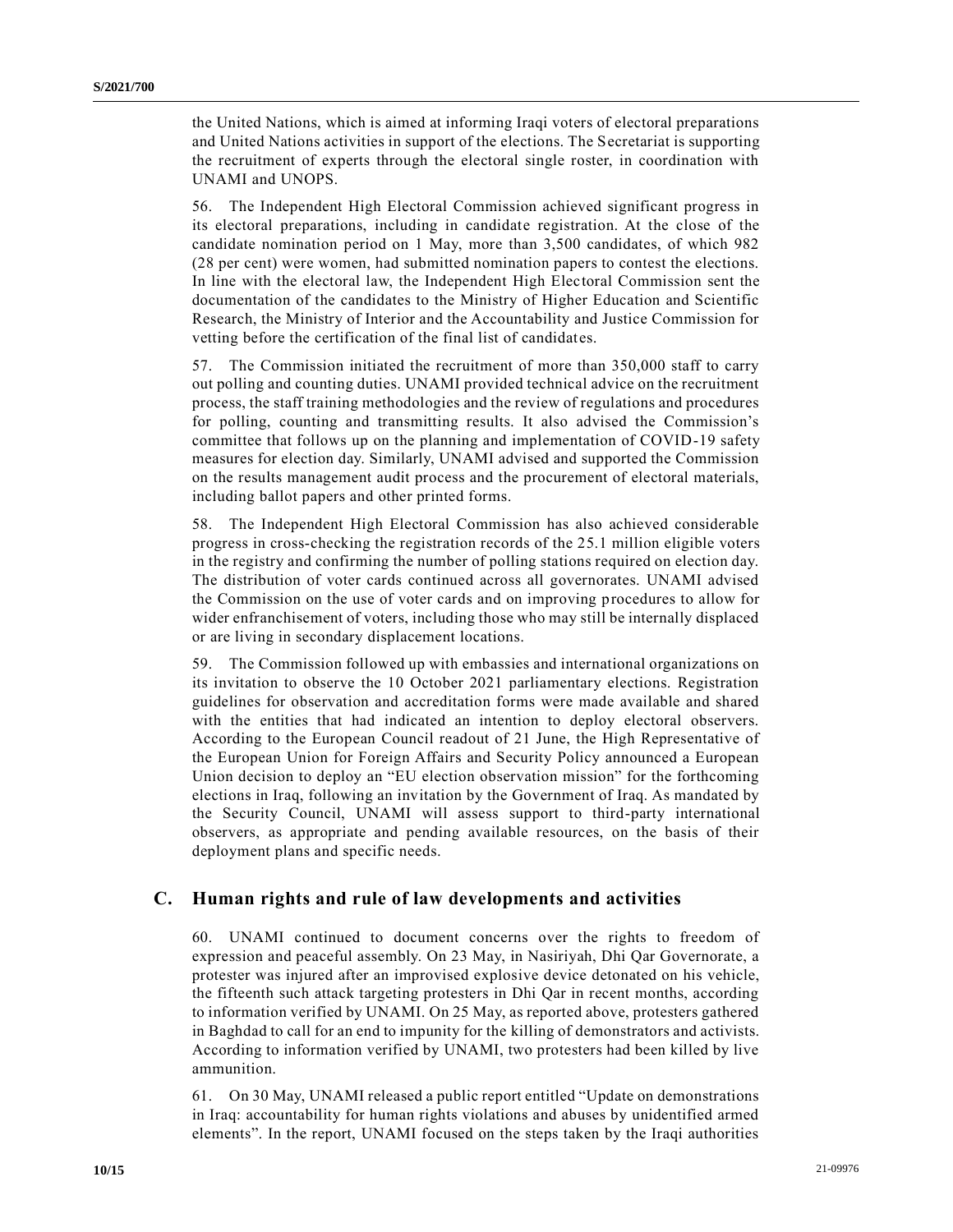to ensure accountability for human rights violations and abuses in the context of demonstration-related violence and encouraged greater efforts to end impunity for the attempted or actual targeted killing, abduction, torture or disappearance of protesters, activists and critics by "unidentified armed elements". In the recommendations of the report, UNAMI emphasized the need for further efforts in the areas of investigation, accountability and protection.

62. On 12 May, UNAMI and the Office of the United Nations High Commissioner for Human Rights released a joint report entitled "Freedom of expression in the Kurdistan Region of Iraq". In the report, they documented allegations of unlawful restrictions of the rights of those expressing criticism of the authorities or policies of the Kurdistan Regional Government. They note that, between March 2020 and April 2021, journalists, activists and others were subject to arbitrary arrests and violations of procedural guarantees, unfair trials, the use of threats or other forms of pressure, and intimidation.

63. After the enactment of the Yazidi Female Survivors Law on 1 March, the Council of Ministers established a General Directorate of Yazidi Survivors Affairs under the federal Ministry of Labour and Social Affairs in May and appointed a Yazidi female lawyer as Director General. Furthermore, in accordance with article 11 of the Law, the General Secretariat of the Council of Ministers, supported by the International Organization for Migration, initiated the development of by-laws to facilitate its implementation, including by ensuring that the law prioritizes the needs of survivors.

64. Insecurity and violence continued to affect civilians. Between 1 April and 30 June, UNAMI documented 72 incidents resulting in at least 151 civili an casualties (36 deaths, including 6 boys and 2 women, and 115 injured, including 12 boys, 2 girls and 1 woman). A total of 75 civilian casualties (20 deaths and 55 injuries) were attributed to Da'esh, 29 civilian casualties (5 deaths and 24 injuries) to unidentified armed groups operating outside State control and 22 civilian casualties (3 deaths and 19 injuries) to armed elements. Aerial operations by Turkish forces targeting PKK continued. Between 1 April and 30 June, UNAMI recorded 4 civilians injured (3 men and 1 boy) during military operations by Turkish forces in Dahuk Governorate. In addition, UNAMI received credible reports of the displacement of civilians and damage to agricultural lands. In a press release issued on 30 May, the Ministry of National Defence of Turkey stated that, in determining targets, the "utmost sensitivity and attention is accorded to protect the properties and lives of the civilian population and the environment".

65. Following the reimposition of a curfew in May to contain the spread of COVID-19, UNAMI continued its social media campaign illustrating the impact of the pandemic on human rights. The campaign is also aimed at reducing stigma and encouraging compliance with COVID-19 prevention measures.

#### **D. Humanitarian assistance, stabilization and development**

66. As at 29 June 2021, the Iraq humanitarian response plan was 24 per cent funded, having so far received \$143 million out of the \$607 million required. In June, approximately 1.2 million people were still living in displacement in Iraq, including 180,000 people hosted in 25 camps administered by the Kurdistan Region of Iraq and 11,000 people in four camps in other parts of Iraq. Sixteen camps have been closed or reclassified since the end of 2020.

67. The Government of Iraq conducted initial repatriations of certain Iraqi families from the Hawl camp in the Syrian Arab Republic. On 25 May, a first group of 93 Iraqi families (a total of 382 persons, comprising 98 women, 39 men, 124 girls and 121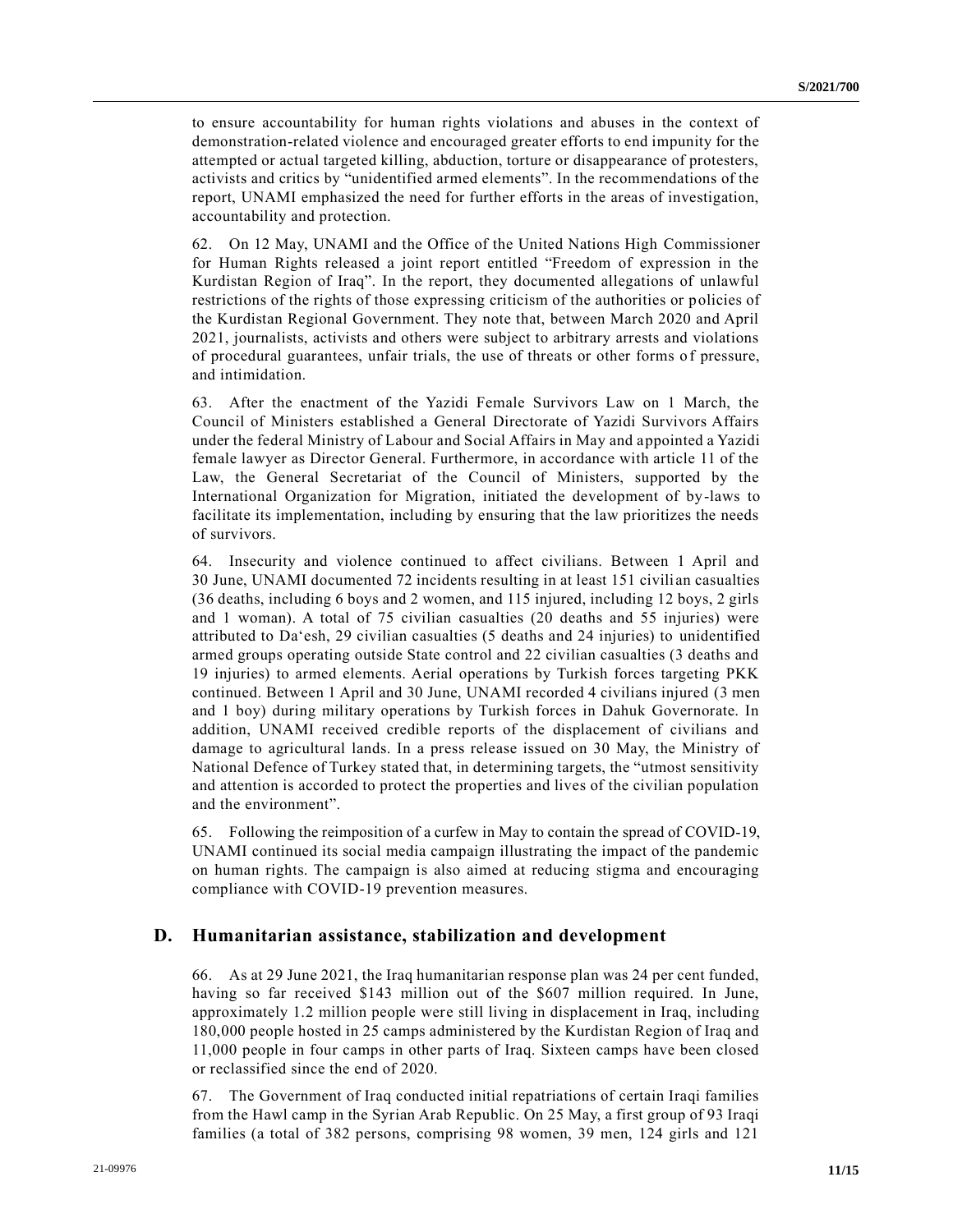boys), who were trapped by or fleeing Da'esh and therefore living in a special section of the camp, were relocated to the Jeddah 1 camp in Ninawa Governorate. After a stabilization period and an assessment of their home communities, the families will be supported in returning to their areas of origin. The United Nations country team has been providing post-return humanitarian assistance, including through camp management support and service delivery, to the Ministry of Migration and Displacement. Modalities for further returns continue to be discussed with the Government.

68. As part of efforts to address the documentation needs of internally displaced persons and returnees, during the months of May and June, the Office of the United Nations High Commissioner for Refugees (UNHCR) processed a total of 12,839 applications, issuing 1,461 civil status identity cards and 5,421 Iraqi nationality certificates. In this context, UNHCR also supported government visits to displacement sites in Ninawa and Anbar to facilitate the issuance of documentation.

69. In May, at the request of local authorities in Dahuk Governorate, humanitarian partners provided water, food and non-food items to 60 families (approximately 500 people) displaced from three villages affected by Turkish military operations.

70. During the month of June, UNHCR supported 5,806 internally displaced families (32,513 individuals) with emergency cash assistance, while 6,500 households (28,190 individuals) continued to benefit from monthly cash grants. In the same month, UNHCR provided emergency COVID-19 cash grants to 7,200 returnee and 18,000 refugee households (40,320 and 78,064 individuals, respectively).

71. To facilitate returns to areas of origin, the Funding Facility for Stabilization of the United Nations Development Programme (UNDP) continued to implement infrastructure rehabilitation, livelihood and social cohesion projects in Anbar, Diyala, Kirkuk, Ninawa and Salah al-Din. In addition, the United Nations Human Settlements Programme (UN-Habitat) carried out rapid assessments of destroyed houses in areas of Ninawa and assisted 2,190 families whose houses were destroyed with registering compensation claims. UN-Habitat continued to issue occupancy certificates to Yazidi returnees in Sinjar.

72. Meanwhile, in May, the World Food Programme (WFP) launched "food assistance for assets" activities in Anbar, Ninawa, Salah al-Din and Dhi Qar Governorates, supporting 94,044 smallholder farmers through the provision of equipment and capacity-building activities. The Food and Agriculture Organization of the United Nations expanded its support to 70 households, including returnee households, producing livestock in Ninawa to mitigate the impact of drought and increasing green fodder production and feed availability. In support of vulnerable households in urban settings, WFP also carried out activities to improve the livelihoods of 1,700 beneficiaries, including the provision of cash assistance to small and medium-sized businesses in Ninawa and Basrah Governorates.

73. The World Health Organization (WHO) continued to work closely with the Government of Iraq in the rollout of vaccines obtained through the Government's self-financed COVID-19 Vaccine Global Access (COVAX) Facility programme. Iraq has received a total of 1,727,000 vaccine doses, including 865,000 through the COVAX Facility. As at 28 June, a total of 976,052 doses have been administered (4.22 per cent of the population), of which 644,193 were first and 331,859 second doses.

74. UNOPS continued to run the Iraq Information Centre on behalf of the humanitarian country team to help beneficiaries to address basic needs. Through its free and confidential hotline, the Centre provides beneficiaries with critical information about humanitarian assistance available to the Iraqi population as well as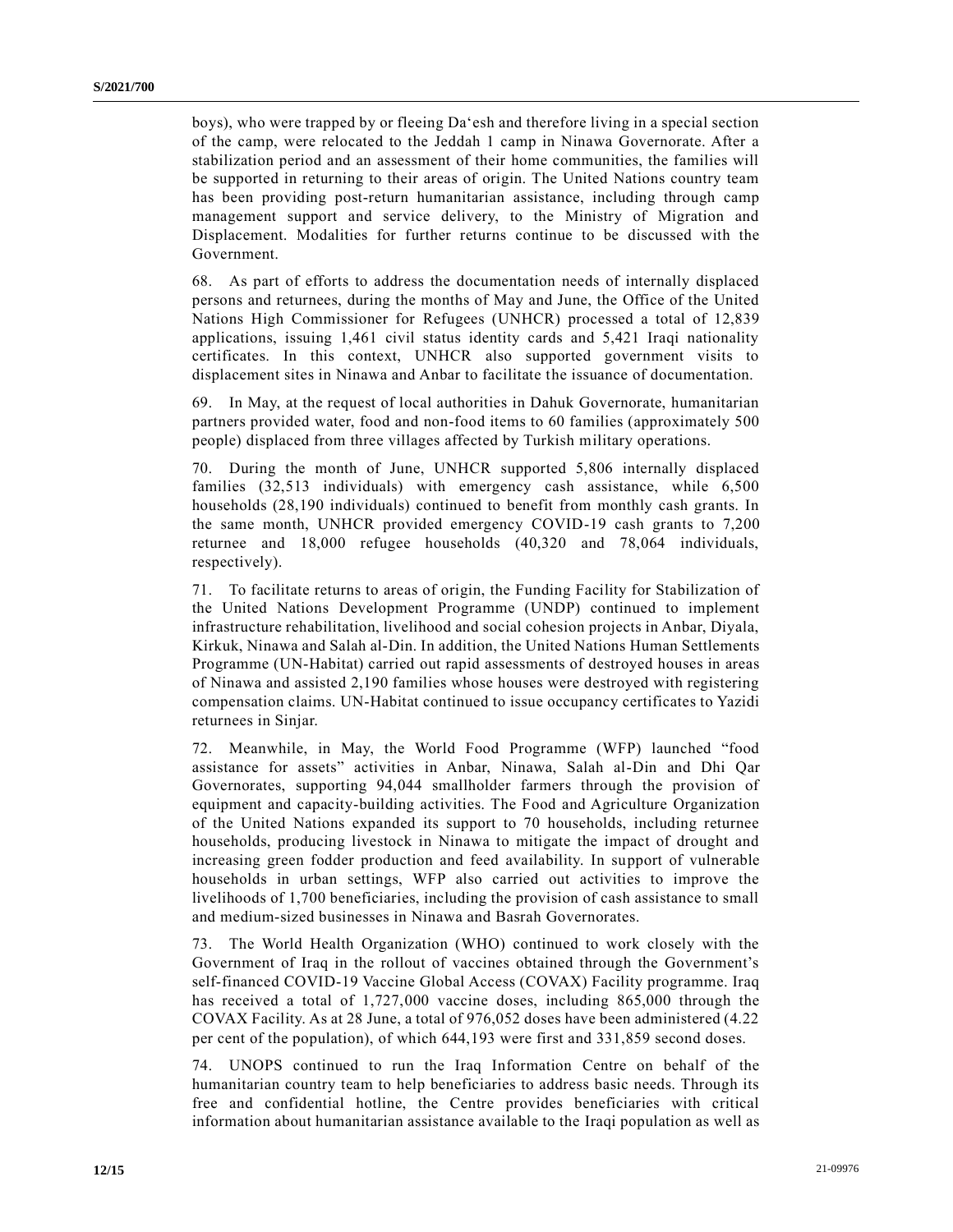with a mechanism for reporting issues related to humanitarian assistance or the abuse of power. From 12 May to 29 June, the Centre received 25,599 calls, of which 18,121 (71 per cent) were from refugees with concerns over protection issues, including registration and cash assistance.

75. On 10 May, the United Nations Population Fund (UNFPA) and the United Nations Children's Fund, in collaboration with the Ministry of Youth and Sports, launched the 2030 national youth vision initiative to implement an evidence-based governmental response to youth employment needs in Iraq. Meanwhile, the International Labour Organization (ILO) supported private sector development and job creation through a partnership with the Central Bank of Iraq and commercial banks. The ongoing initiative, which targets 700 beneficiaries in Dohuk and Ninawa Governorates, is aimed at supporting young people and existing businesses in accessing financial services. ILO continued to support the Ministry of Labour and Social Affairs in developing a national employment policy.

76. Under its security sector programme, UNDP continued to conduct specialized courses to improve the effectiveness of local policing for approximately 140 officers, mostly selected from Anbar and Ninawa Governorates. Model police stations were piloted in Anbar, Baghdad, Basrah and Ninawa Governorates. In parallel, UNDP provided technical advice to the Office of the National Security Advisor on revising the national security strategy.

77. The Mine Action Service cleared  $370,000$  m<sup>2</sup> of agricultural land in areas of Anbar and Ninawa that had been contaminated with improvised explosive devices during the Da'esh occupation. Explosive ordnance risk education was provided to 5,200 returnees and 3,500 individuals affected by explosive threats in those areas. Five Iraqi teams, trained in survey and clearance operations through a capacity development programme, began operations in areas of Ninawa Governorate. Following the removal of explosive threats by the Service, the construction of a greenspace park in the Old City of Mosul was also completed in June, providing a safe space for young people.

78. As at 31 May, 1,091 children (including 43 girls) remained in detention on national security-related charges, including 35 foreign children (of whom 28 were girls). In addition, 137 foreign children (including 62 girls) were detained with their mothers, although not on national security-related charges. In May, the United Nations in Iraq verified five grave violations against children (five girls), in most cases the killing and maiming of children. Explosive remnants of war were the predominant cause of child casualties. Two verified violations were attributed to Da'esh, while others remained unattributed.

79. UNFPA, the United Nations Entity for Gender Equality and the Empowerment of Women (UN-Women), UNDP and UNAMI supported the Government of Iraq through capacity-building activities to strengthen laws, policies and strategies that contribute to the prevention of and response to gender-based violence and protect the rights of survivors, including access to essential gender-based violence services. In addition, UNFPA, in partnership with other members of the United Nations country team, provided technical support to the Government in drafting the anti-domestic violence law, which holds perpetrators of gender-based violence to account.

80. The United Nations Educational, Scientific and Cultural Organization (UNESCO) provided technical and vocational education and training courses in the construction sector to 325 young people in Ninawa and Basrah Governorates. In addition, 115 course graduates gained employment in that sector. From May to July, UNESCO trained 2,416 teachers in Ninawa Governorate on crisis contexts, mine risk education, positive discipline and psychosocial support and 1,450 students on mine risk education. It further provided vocational training to 750 students.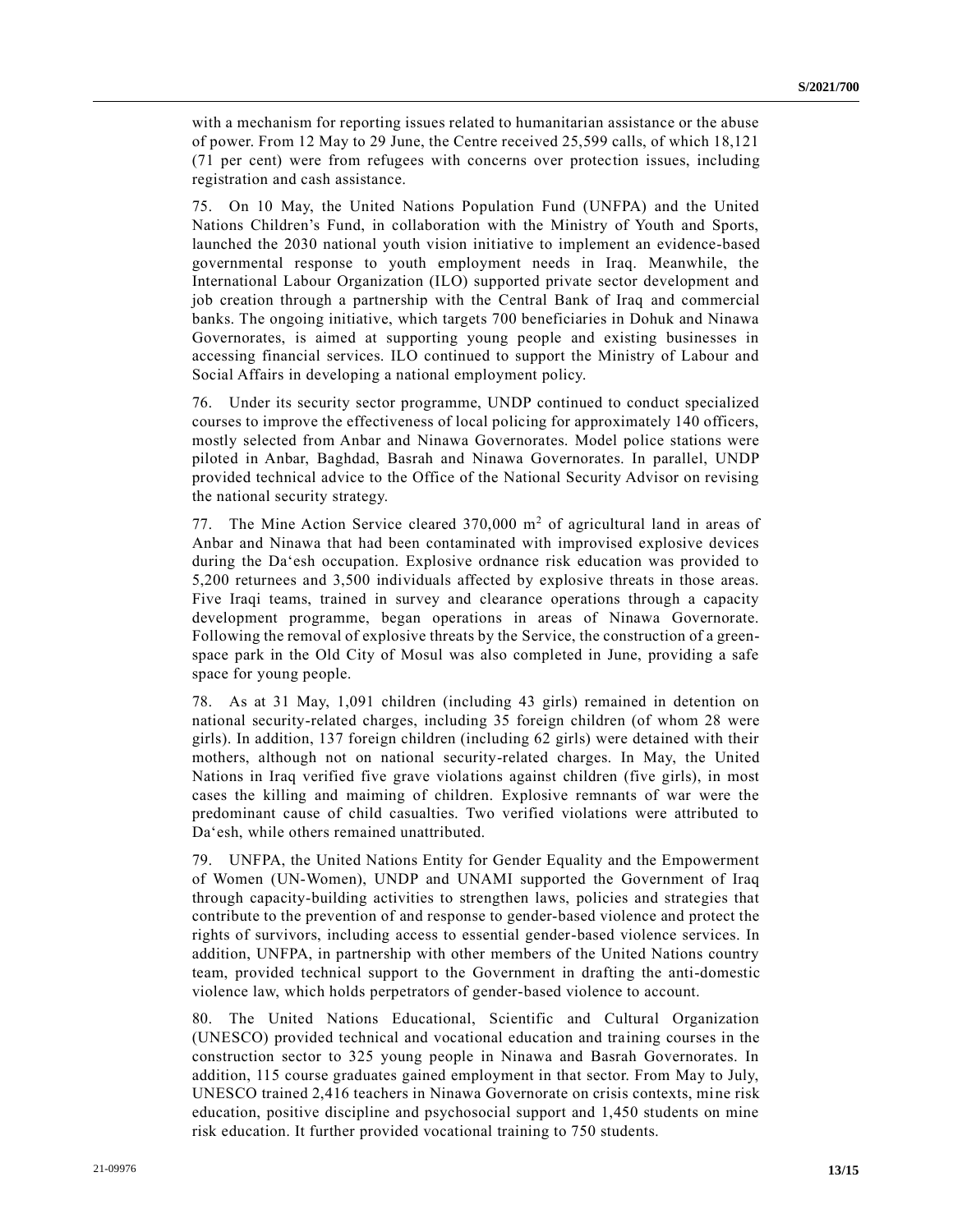81. UNESCO, in collaboration with UNHCR, the Norwegian Agency for Quality Assurance in Education and the Iraqi Ministry of Higher Education and Scientific Research successfully piloted the UNESCO Qualifications Passport system in Iraq. The pilot provided 24 Syrian refugees with secondary education credentials that they had lost during their flight.

82. Within the cooperation framework between the Ministry of Culture and UNESCO, the rehabilitation of historical landmarks in Mosul continued under the "Revive the spirit of Mosul" initiative.

# **IV. Security and operational issues**

### **A. Update on security arrangements**

83. The Department of Safety and Security monitored developments throughout Iraq and implemented risk management measures to enable United Nations operations. Regular security advisories and alerts, including broadcasts related to the pandemic, continued to be disseminated to keep United Nations personnel informed of the precautionary measures in place.

84. The Department supported an average of 24 field missions per day across the country, with assessed risk levels ranging from medium to high. Its close coordination and engagement with the host Government continued to ensure the proper flow of information and the necessary security support for United Nations operations, in particular movements and access authorizations in regions still affected by COVID-19 containment restrictions.

### **B. UNAMI facilities, logistics, aviation, financial and legal issues**

85. The Mission continued refurbishment and construction projects in the United Nations Integrated Compound in Baghdad, regional offices and the Forward Support Base while maintaining strict health and security protocols.

86. UNAMI continued to provide administrative and logistical support to the United Nations Investigative Team to Promote Accountability for Crimes Committed by Da'esh/Islamic State in Iraq and the Levant in the delivery of its mandate.

87. In collaboration with WHO, UNAMI continued its COVID-19 vaccination campaign for United Nations personnel and dependants in Iraq. As of the end of June, the Mission had administered about 2,200 first or second doses of COVID-19 vaccines.

## **V. Observations**

88. The elections scheduled for 10 October 2021 should provide an opportunity for all eligible Iraqis to exercise their democratic right to freely choose their representatives. In this context, I welcome the continued progress on the electoral preparations. For the electoral process to be successful, the Independent High Electoral Commission needs the full cooperation and support of all stakeholders. In addition, all Iraqis, including the Government of Iraq, political blocs, security forces and civil society, have a responsibility to work to establish conditions that enable an inclusive and credible contest to be held in a secure environment free from fear and intimidation. The Government has a central role to play in protecting fundamental